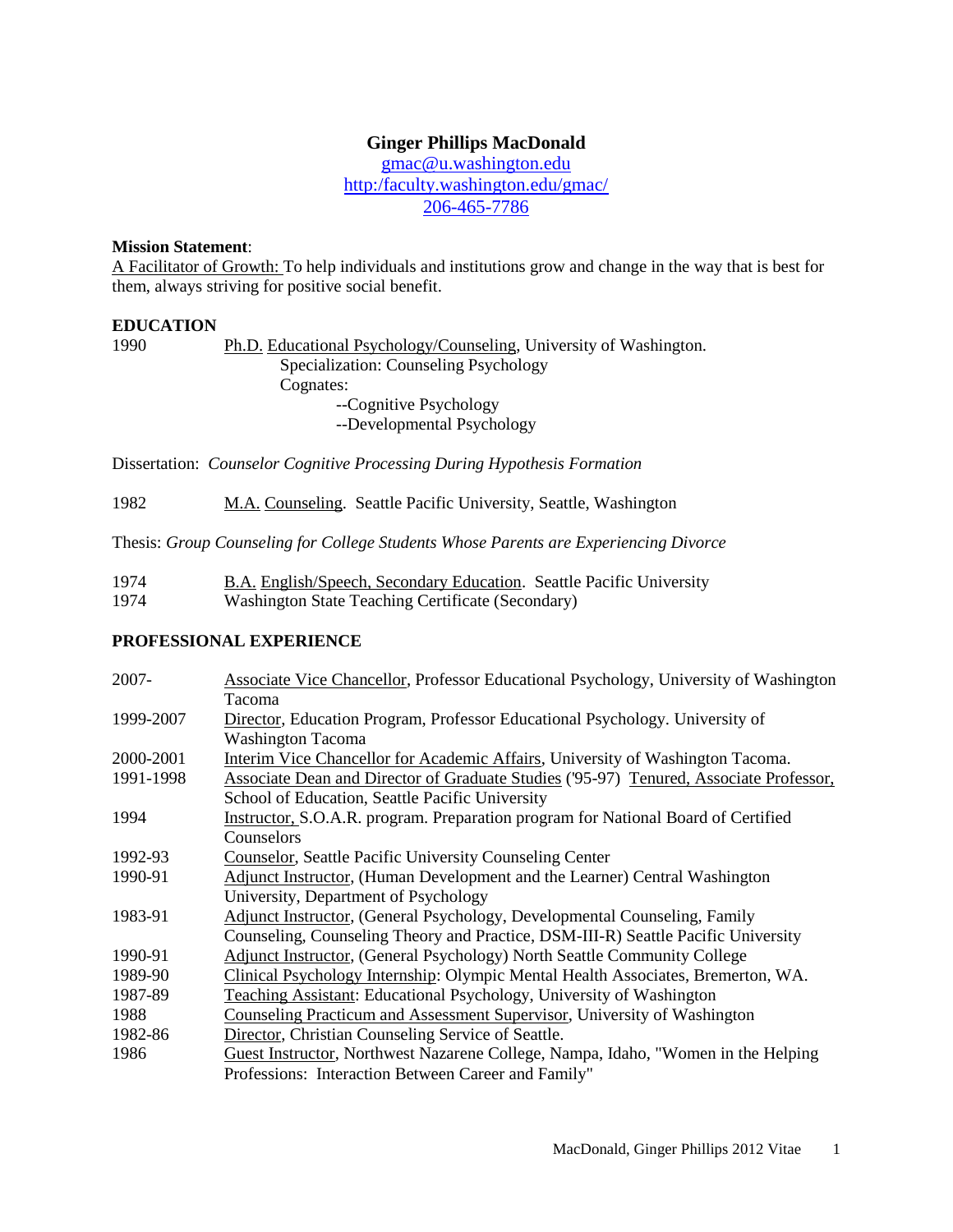| 1982-92   | Speaker, Parenting Skills Workshops, Seattle WA; Family Enrichment Workshops,            |
|-----------|------------------------------------------------------------------------------------------|
|           | Seattle, Washington and Salem, Oregon                                                    |
| 1982      | Counseling Intern (Practicum), Children's Hospital and Medical Center, Day Treatment,    |
|           | Seattle. Assessment and family therapy with behaviorally disturbed pre-school children   |
|           | and their families                                                                       |
| 1981      | Co-leader adult communications/growth group process, Seattle Pacific University          |
| 1981      | Volunteer teacher, Seattle Day Nursery's Abuse and Neglect Day Treatment Program.        |
| 1979      | Counselor and tutor, Jacksonville Boys Home, Jacksonville, Florida                       |
| 1973      | Full year, full time intern teacher, Juanita High School, Kirkland, Washington, Teaching |
|           | ninth through twelfth grade, English, Speech, Debate; Counseling of students with        |
|           | alcoholic parents; Cross-cultural counseling and tutoring of Asian refugees              |
| 1973-1999 | Children's Choir Director                                                                |

# **PUBLICATIONS**

- MacDonald, G. P. (2012). Theorizing university identity development: Multiple perspectives and common goals. *Higher Education: The International Journal of Higher Education Research.* DOI 10.1007/s10734-012-9526-3
- MacDonald, G. (April, 2010). Commentary on Olga V. Block. BASIS Schools: Good Teachers, High Expectations and a Little Bit of Tension. *Russian-American Educational Forum 1*(2) [http://www.rus-ameeduforum.com/content/en/?](http://www.rus-ameeduforum.com/content/en/) ask=art&article =1000612 &iid=1
- MacDonald, G. (May, 2009). Commentary on Yamburg's, Religion, education, culture: A call for Dialogue. *Russian-American Educational Forum, 1*(1). Retrieved from [http://www.rus](http://www.rus-ameeduforum.com/content/en/?task=art&article=1000612&iid=1)[ameeduforum.com/content/en/?task=art&article=1000612&iid=1](http://www.rus-ameeduforum.com/content/en/?task=art&article=1000612&iid=1)
- MacDonald, G. (2007, August 20). Students are casualties of math wars [Guest columnist]. *Seattle Post-Intelligencer*, Seattle, WA.
- Byrd, K., & MacDonald, G. (2005). Defining college readiness from the inside out: First generation college–student perspectives. *Community College Review*, (33)1, 22-37.
- MacDonald, D. & MacDonald G. (2004). Adjustment disorders. In F. Kline & L. Silver, (Eds.) *Educators guide to mental health issues in the classroom*. Baltimore: Wm. H. Brookes.
- Brammer, L., & MacDonald, G., (2003). *The helping relationship: Process and skills (8th ed.)* Needham Heights, MA: Allyn and Bacon
- MacDonald, G. (2003). *Instructor's manual: The helping relationship: Process and skills (8th ed.).* Needham Heights, MA: Allyn and Bacon
- Rowley, W. J., Sink, C. A., MacDonald, G., (2002). An experiential and systemic approach to encourage collaboration and community building. *Professional School Counseling*, 5, 360-365.
- MacDonald, G., & Sink, C.A. (1999). A qualitative developmental analysis of comprehensive guidance programs in the United States. *The British Journal of Counselling and Guidance, 27*, 415-430.
- Sink, C.A., & MacDonald, G. (1998). The status of comprehensive guidance and counseling in the United States. *Professional School Counseling, 2,* 88-94.
- MacDonald, G. (1997). Issues in Cross-cultural Supervision. (1997). *Counseling in the 21st Century: Caring in an age of technology.* (pp. 199-204). Proceedings of the Sixth International Counseling **Conference**
- MacDonald, G. (1996). Inferences in therapy: Processes and hazards*. Professional Psychology: Research and Practice, 27*, 600-603.
- MacDonald, G. (1994). School Counseling: Psychology Applied to Schools. Published in Moscow, Russia.
- MacDonald, G. (1993). The skills and process of communication in the teaching of values and moral education. In *Moral i ovrazovaniye (Ryceesko-Amerikanski proyekt).* Moscow, Russia.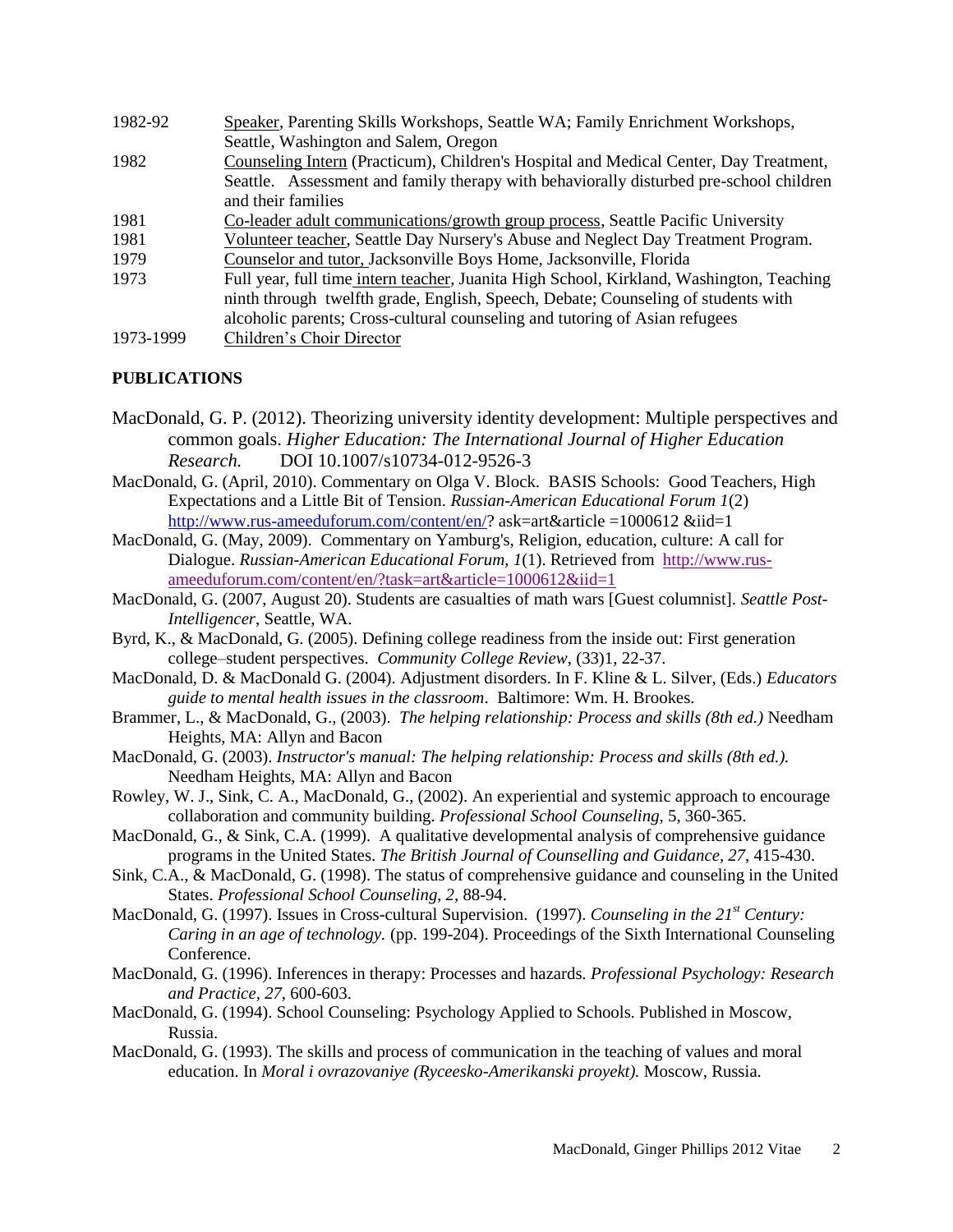MacDonald, G, (1987) Parents of adult children: A special counseling population. *Oregon Counseling Journal,* 24-29.

# **Editorial Board**

*Russian-American Education Forum: An Online Journal.*

# **Selected Presentations**

- 2012 "Twice Exceptional: Gifted Students with Learning or Behavioral Disorders". Conference on Special Education: Inclusion. Kursk, Russia.
- 2009 "Inclusive Excellence at Emerging Universities", with: Drs. Beth Rushing (UW Tacoma), Charlene Callaghan (New College-Florida), John Price (U North Texas Dallas). American Association of Colleges and Universities Annual Conference, Seattle, Washington.
- 2007 Invited Testimony on HB 1611, on the state of mathematics education and issues in mathematics teacher preparation: Washington State Legislature, House Committee on Education: Olympia, WA.
- 2005 Connecting with the Community— Service Learning and the Center for the Study of Education and Poverty (panelist): Simpson Center for the Humanities, University of Washington, Seattle.
- 2003 Impact of No Child Left Behind: Tacoma Chamber of Commerce, Tacoma, WA.
- 2000 Tacoma City Club: Explication of Initiative Measures 728, 729, 732 on Charter Schools, and School Funding, Tacoma, WA.
- 1998 "Beyond Divorce: Relationships". Invited presentation at University Presbyterian Church, Seattle, WA. Co-presented with Don MacDonald, Ph.D.
- 1997 "Issues in cross-cultural Supervision" presented to International Counseling Conference, Beijing, China.
- 1997 "Where are we now? The Status of comprehensive developmental guidance and counseling programs in the United States". American School Counseling Association annual conference, Nashville, TN., June. Presented with Christopher Sink, Ph.D. , William Rowley, Ph.D. Repeated in 1998, for Washington/Oregon Counseling Associations.
- 1997 "Helping Relationships: Process and Skills for Parents and Parenting Skills Trainers" Presented at Parent Leadership Institute, Colorado Springs.
- 1997 "Helping Relationships and Natural Helpers." Presented at Cascade Job Corps Spring, Bellingham, Washington.
- 1994 "Sexual abuse in the church: One church's response". Paper presented to workshop on Sexual Abuse in the Church at University Presbyterian Church, co-presented with Don MacDonald, Ph.D.
- 1994 "STP (Stop, Think, Plan): Interventions with impulsive children". MacDonald, G., Nygard, M., Schroeder, M., & Semingson, R. (1994, October). Paper presented at the meeting of the Washington Counseling Association, Fife, WA.
- 1993 "When Dual Relationships Become Duel Relationships," Invited presentation at the Washington Counseling Association Convention, Olympia, WA. Co-presented with Don MacDonald, Ph.D.
- 1992 "Counseling Issues and Faith Development in the College Years", Second International Congress on Christian Counseling, Atlanta, GA.
- 1990 "Counselor Cognitive Processing During Hypothesis Formation", Western Association of Counselor Educators and Supervisors Convention, Seattle, WA.
- 1987 "Counselor Conceptualization During Hypothesis Formation", Western Association of Counselor Educators and Supervisors Convention, Portland, OR.
- 1987 "Helping Children and Families in Crisis," Western Washington Christian Childcare Association Conference, Seattle, Washington. Co-presented with Don MacDonald, Ph.D., (invited repeat of a 1986 address).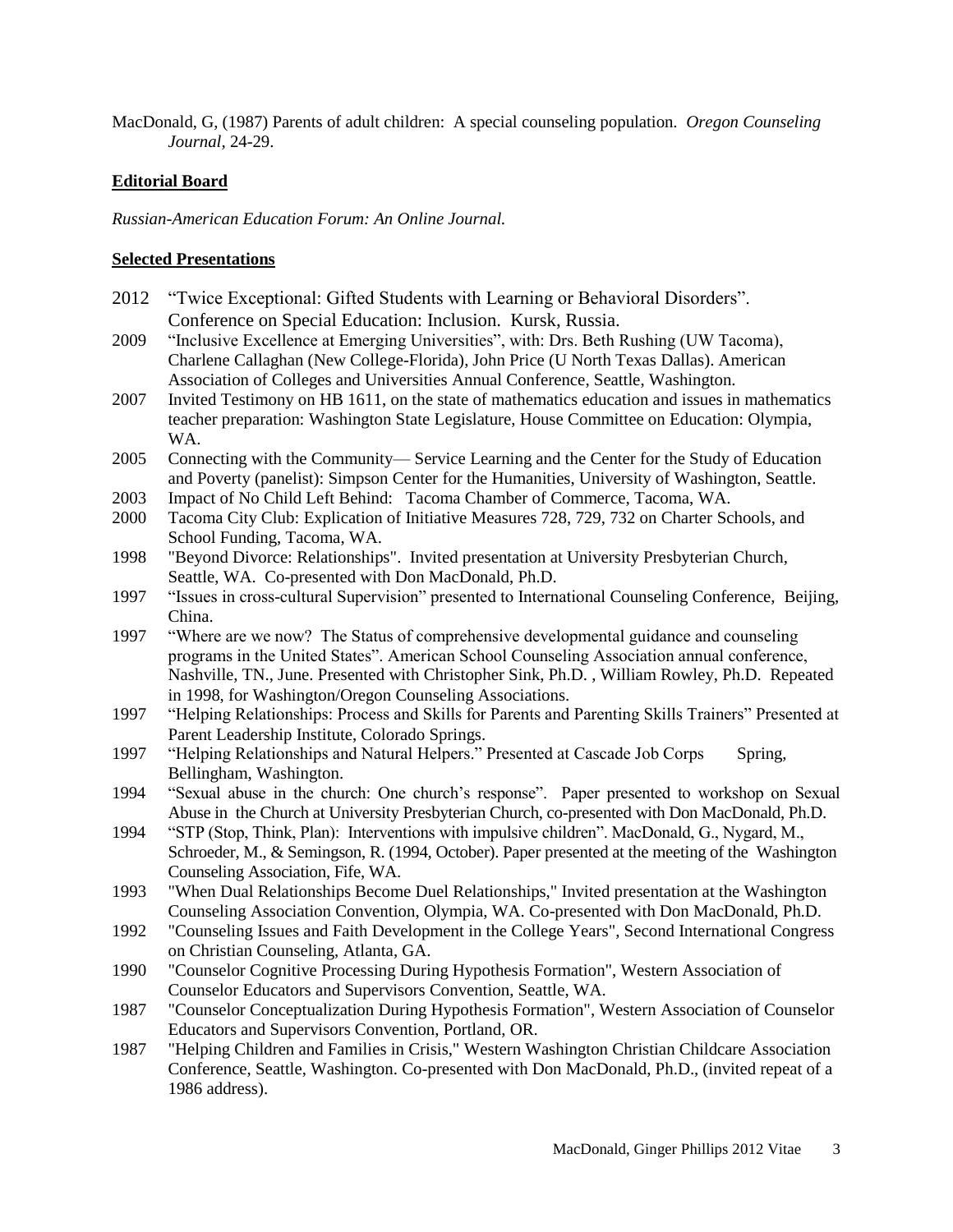- 1986 "The Future of the Family", invited address, General Telephone Company, Seattle, WA. Copresented with Don MacDonald, Ph.D.
- 1983 "Teacher Interventions for Helping Children from Distressed Families", Association of Christian Schools International, Seattle, WA. Co-presented with Don MacDonald, Ph.D.

# **FUNDED GRANTS (PI or Co-PI):**

| 1999-02   | Title II Teacher Quality Enhancement Grant \$298,787                                  |
|-----------|---------------------------------------------------------------------------------------|
| 1999-2000 | Preparing Tomorrows Teachers to Use Technology: \$113, 672                            |
| 1996-1997 | Washington Goals 2000: Field Test for Teacher Training under New Certification        |
|           | Models \$63,000, renewed for \$41,000                                                 |
| 1994      | Faculty Research Grant to fund research on family values in Russia and recent Russian |
|           | immigrants. Seattle Pacific University                                                |
| 1989      | James Doi Research Grant, for work in Cognitive Processing. University of Washington. |
| 1999-2007 | Additional grants and major contracts awarded to faculty in Education Program during  |
|           | my administration at UWT: \$4,776,072                                                 |

# **COURSES TAUGHT**

+T CORE 103a Introduction to the Social Sciences: Family Studies

- +T CORE 103b Introduction to the Social Sciences
- +T PSYCH 240 Educational Psychology
- +T PSYCH 220 Lifespan Human Development

+T EDUC 473 Classroom Assessment

- +T EDUC 501 Foundations of American Education
- +T EDUC 502 Learning About Learning
- +T EDUC 504 Understanding Educational Research
- +T EDUC 571 Introduction to Leadership
- +T EDUC 590 Reflective Seminar
- +T EDUC 591 Seminar on Education and Poverty
- +T EDUC 591 Special Topic: Human Development
- +T EDUC 599 Culminating Experience
- +EDCO 6600 Introduction to Systems Theory
- +EDCO 6671 Introduction to Counseling Theory
- +EDCO 6674 Assessment in School Counseling
- +EDCO 6678 Advanced Developmental Foundations
- +EDCO 6676 Students at Risk
- +EDCO 6930 Practicum I
- +EDCO 6031 Practicum II
- +EDCO 6677 Diverse Populations

+EDCO 6673 Group Counseling in the Schools

- +EDCO 6675 Legal/Ethical Issues in School Counseling
- +EDCO 6679 Career Counseling in the Schools
- +EDCO 6940 Internship Supervision
- +CFP 7730 Introduction to Supervision
- +EDU 6120 Foundations: Issues and Ideas in American Education
- +EDU 6132 Adolescence and the Learner
- +EDU 6982 Educational Inquiry
- +EDCO 6931 Classroom Management
- +EDCO 6950 Peer Review: School Counseling Continuing Certification
- +PSY 1180 Introduction to Psychology
- +PSY 3442 Psychology of Personality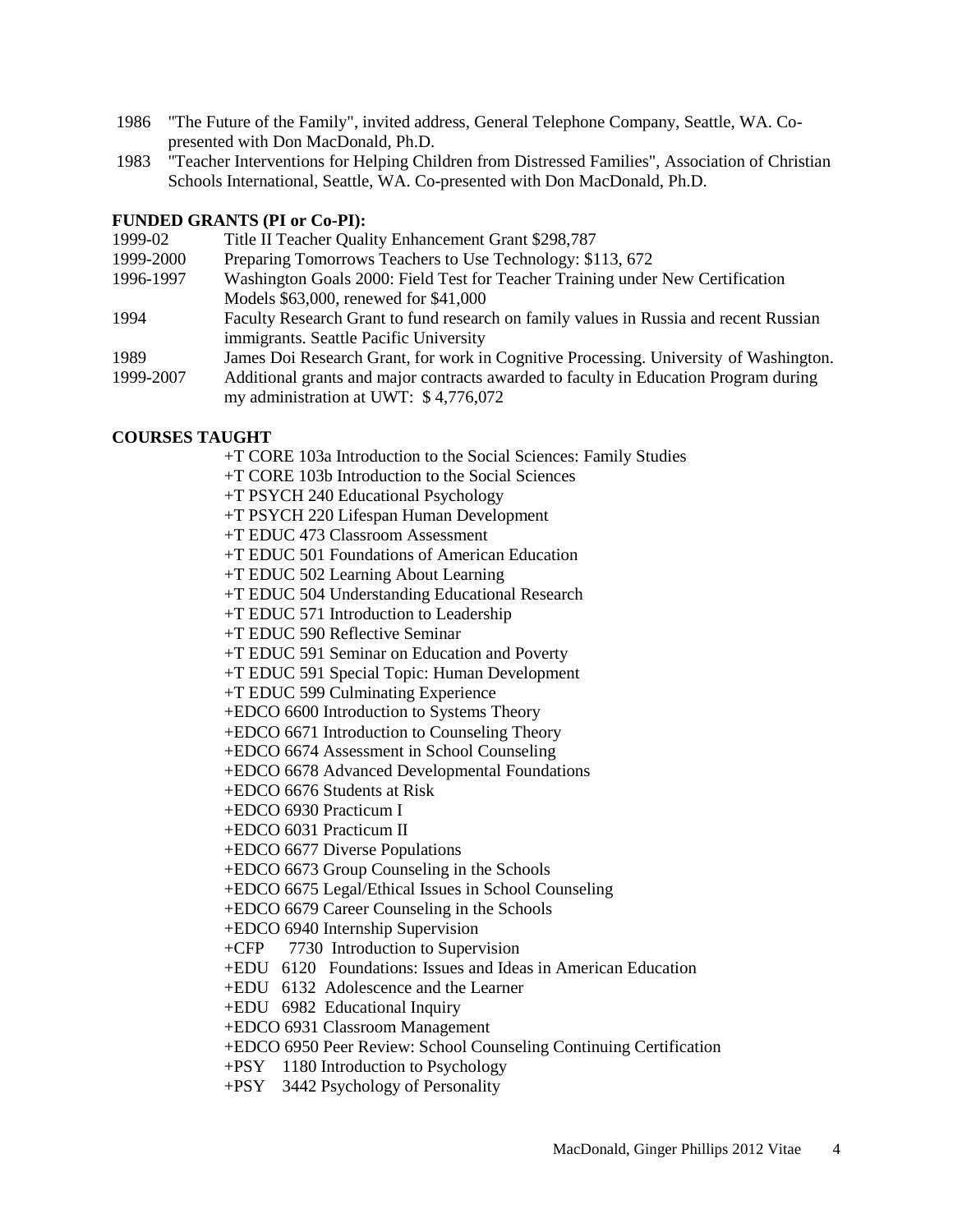+Also: Doctoral Dissertations, Master's thesis, Independent studies, Master's Projects

#### **Service** (sample)

### **To the University of Washington, Tacoma**

Chancellor's Council Chair of searches: Chancellor; Dean, Milgard School of Business; Vice Chancellor for Academic Affairs; Director of Teaching and Learning Center, Director of General Education Promotion and Tenure Committees (many as chair) Education Program (multiple committees) Academic Assessment Committee Retention Committee Survey Committee Professional Education Advisory Boards (Teacher and Administrator Programs) Review and Approval Process for Programs (RAPP) Committee Academic Directors All Directors Art Committee Library development of children's literature collection

#### **To the Community**

National: Fulbright Specialist Review Panel Tacoma School of the Arts Partners (Advisory Board) South African school library development project Roundtable presentation on legislative issues to City Club Tacoma City Club (invited speaker on multiple occasions) Advisory to Learning Space (non-profit technology for teachers group) Seattle Pacific University Fellows Consultant at local and state level on educational matters Hope Place Homeless Shelter & UGM Food Bank (volunteer)

## **HONORS:**

| 2010-2015 | <b>Fulbright Specialist Roster</b>                                                |
|-----------|-----------------------------------------------------------------------------------|
| 1991      | Gordon C. Lee Dissertation of the Year in the College of Education, University of |
|           | Washington                                                                        |
| 1991      | Phi Delta Kappa, Outstanding Dissertation Award                                   |

### **PROFESSIONAL ORGANIZATIONS** (past and current)

American Association of Colleges of Teacher Education American Educational Research Association American Counseling Association American Mental Health Counselors Association American Psychological Association American School Counseling Association Association for Supervision and Curriculum Development National Association of State Directors of Teacher Education and Certification National Board of Certified Counselors Washington Association of Colleges of Teacher Education Washington Association of Counselor Educators and Supervisors (President 1994-95) Washington School Counseling Association Vice-president for Post-Secondary Education (1993-94)